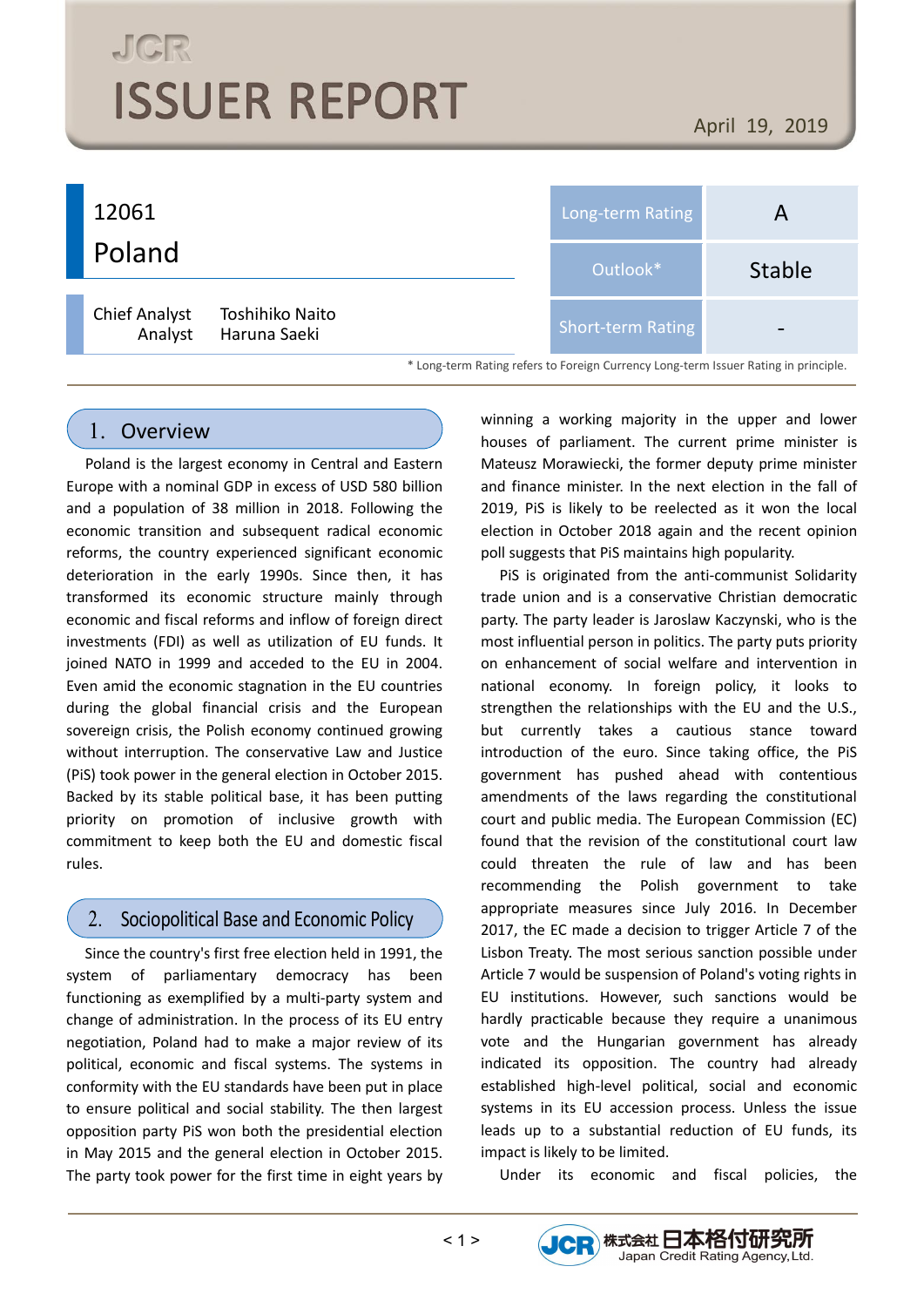government puts priority on promotion of inclusive growth with commitment to keep the fiscal deficit below 3% of GDP. The government has implemented various measures to increase social benefits and lower household burdens and has promoted to enhance active labor market. It has managed to contain the fiscal deficit by enhancing tax compliance and adhering to the expenditure rule.

### 3. Economic Base

Poland is a relatively advanced economy with its per capita GDP (ppp) in 2018 estimated to have reached USD 30,000, which is slightly higher than the average of sovereigns rated in the A range by JCR. Its industrial structure is diversified, encompassing logistics hubs and outsourcing business lately in addition to the traditional manufacturing such as steel, car and electric appliances and wholesale/retail. Since the middle of the 1990s, the country has introduced FDI mainly from other European countries and deepened its economic relationship with those countries through international trade and finance. The outstanding balance of FDI at the end of 2018 was nearly 50% of GDP. Poland is firmly integrated into the EU's supply chain, with 80% of its exports bound for the EU member countries, including close to 30% bound for Germany alone. Since its accession to the EU, the country has been receiving a substantial amount of transfers from the EU funds and the government has been upgrading the social infrastructure by effectively using them. It was entitled to receive EUR65 billion or 21% of GDP (in 2007) between 2007 and 2013 and more than EUR76 billion or 18% of GDP (in 2014) between 2014 and 2020.

Meanwhile, Poland's population began declining in the late 1990s, giving rise to concern over future supply of labor force reflecting the current economic expansion. More than one million (around 6% of total labor force) Ukrainians are estimated to stay in Poland as foreign workers, helping to ease the labor shortage. Electricity consumed in the country is mainly generated with the coal produced at home, but the government plans to diversify the sources to renewables and nuclear power. Other energy resources such as oil and natural gas are mainly imported from Russia.

#### 4. Economic Trends

The economy has been growing uninterruptedly led by stable domestic demand with annual growth rates averaging higher than 4% in the past three years. The economic growth accelerated to 5.1% (preliminary) in 2018 from 4.8% in 2017 on robust consumer spending brought by increased wages and employment and solid investment prompted by a massive inflow of EU funds. The country faces a labor shortage as the unemployment rate fell below 4% to a record low in 2018. However, the continued rise in employment rate and inflow of overseas workers may ease the shortage at least in the short term. Inflation remains contained as a rise of wages has been partly offset by improved productivity. Despite the continuation of solid domestic demand, the economy is likely to slow to higher 3% in 2019 and 2020 amid the economic downturn in major European trading partners and supply capacity constraints.

#### 5. Financial System

The country's financial system stays stable. In the process of privatization in the 1990s, many major Polish banks excluding PKO BP, the country's largest bank, became subsidiaries of major European banks. A major change occurred in June 2017 when Bank Pekao, the country's second largest bank and a subsidiary of Italian UniCredit bank, was acquired jointly by PZU, Poland's largest insurance company, and the state-owned Poland Investment Fund. Bank lending to the private sector remained moderate at around 60% of GDP at the end 2018, with lending growth mirroring the nominal GDP growth in recent years. The banks continued to register solid earnings in 2018. They have been building up their capital position amid a falling nonperforming loan ratio. Their capital adequacy ratio rose to more than 19.0% at the end of 2018 while the nonperforming loan ratio dropped to below 7%.

President Andrzej Duda launched a plan to convert CHF mortgage loans to PLN at non-market exchange rates, which had been one of his election promises in 2015. However, the president had to make a major revision of his initial proposal in light of its significant impact on the financial system. The latest proposal is to promote voluntary conversion by establishing special fund which will be funded by annual fees imposed on banks. The bill is expected to be approved in the parliament in coming month, but the banks will sufficiently be able to absorb the cost. The outstanding balance of CHF loans as of end 2018 remained less than 10% of total bank loans. Moreover, the credit quality of those loans stays sound as the financial standing of FX

JCR 株式会社日本格付研究所

Japan Credit Rating Agency, Ltd.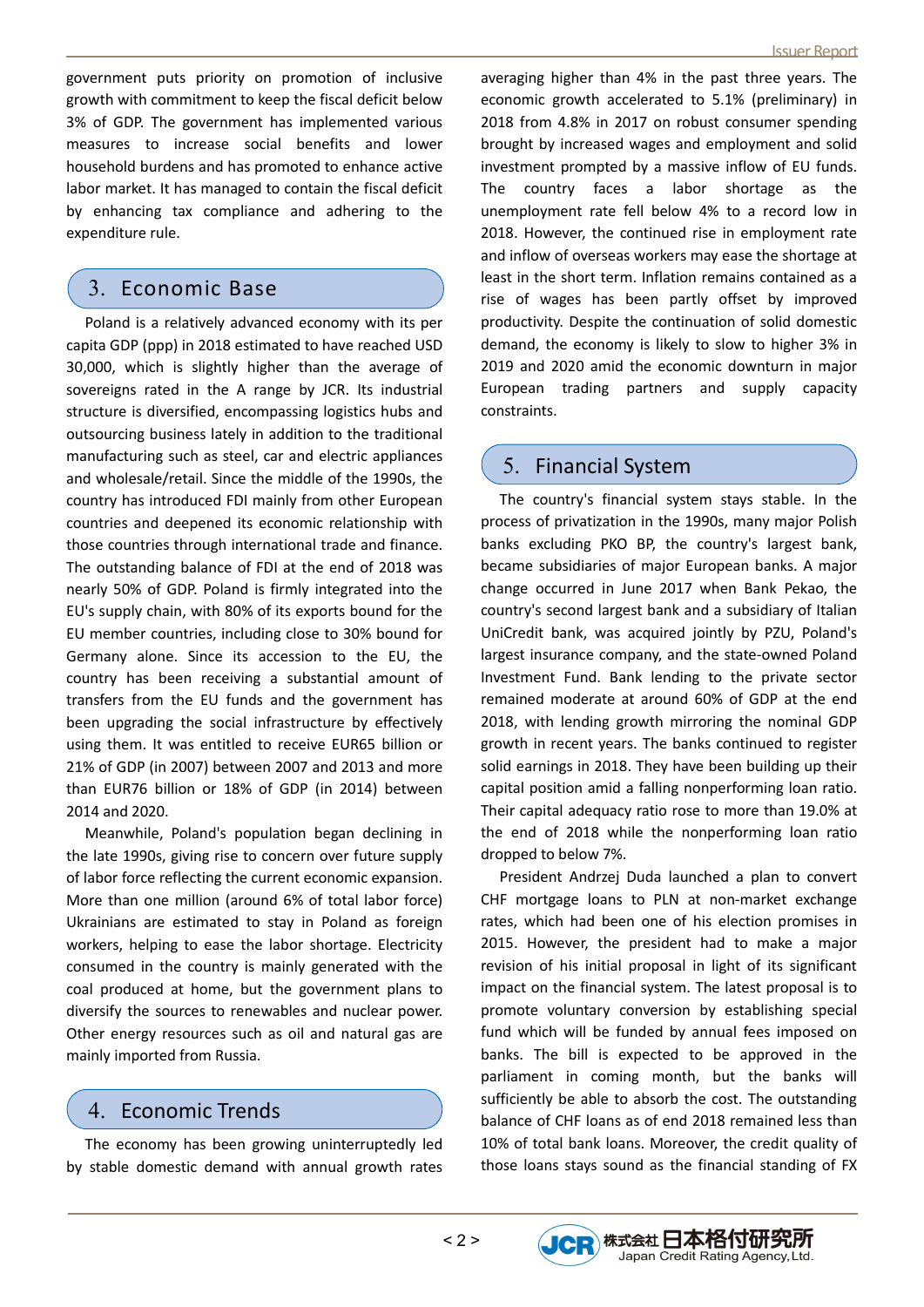borrowers is on average better than zloty ones. The measure is mainly targeted for the election, and not many borrowers are expected to apply for the conversion even if the the measure were adopted.

#### 6. External Position

The country's external liquidity further improved in 2018 as a modest current account deficit was more than offset by continued inflow of EU funds. The current account balance in 2018 shifted to a moderate deficit to 0.7% of GDP from a surplus of 0.2% in 2017. While the trade balance ended up with a slight deficit on increased goods imports amid strong domestic expansion, a structurally growing service balance surplus almost made up for a chronic primary income balance deficit. The country's transportation and business service exports have been growing markedly in recent years. The primary income balance keeps deficit as the foreign owners of Polish firms receive a large share of the profits. A net capital balance inflow mainly originated from the EU funds recovered to 2.0% of GDP in 2018.

The country's net external liabilities on the IIP basis and external debt shrank to 55% of GDP and 63% of GDP at the end of 2018, which were still relatively high as compared to those of other sovereign governments rated in the A range. The public and private sectors respectively accounted for 40% and 60% of the external debt. As for the debt owed by the private sector, intercompany loans made by more stable financing sources accounted for more than 40% of its total. The country's foreign exchange reserves exceeded EUR 93 billion at the end of 2018, or equivalent to 4.5 times of its monthly goods and services imports and 2.2 times of its short-term external debt (excluding intercompany lending) as of the end of 2018.

# 7. Fiscal Base

Poland was relieved of the EU's excessive deficit procedure in June 2015 for the first time since 2009. It has since been keeping its fiscal deficit below 3% of GDP. The general government fiscal deficit (ESA 2010) in 2018 fell to around 0.4% of GDP from 1.5% in 2017. Expanded tax revenues resulting from economic expansion and intensified tax compliance more than offset fiscal measures including a lowered retirement age and increased public spending. The general government debt (ESA 2010) at the end of 2018 shrank to 48.9% of GDP from 50.6% a year earlier. The debt structure also

improved, with the ratios of foreign currencydenominated debts (owed by the central government) and those held by nonresidents falling to 29% and 47%, respectively, at the end of 2018. Japan, Luxemburg and the U.S. were the major nonresident creditors with a combined share totaling nearly 50%. Other creditors were geographically diversified. Average debt maturity is relatively longer with over five years.

Under its 2019 budget plan, the government estimates a fiscal deficit at 1.7% of GDP. With the upcoming general elections, the government unveiled in February an economic stimulus package including a oneoff bonus for pensioners, enlarged child benefits and reduction of the personal income tax rate equivalent in cost to around 1.0% of GDP for 2019. The party has not yet shown any concreate measures to foot the cost, only saying that it plans to implement additional revenue measures and limit other expenditures. The Government declares to present details in April's Convergence Programme. JCR holds that the government will manage to keep the fiscal deficit below 3% of GDP, but will watch how the government will fund the cost in compliance with its expenditure rule.

# 8. Outlook and Overall Assessment

The ratings mainly reflect the country's diversified and stable economic base, prudent fiscal management and improving external liquidity. On the other hand, the ratings remain constrained by its still large net external liabilities in terms of GDP. The outlook of the ratings is Stable. The ruling Law and Justice party with its stable political base continues to put priority on promotion of inclusive growth with commitment to keep the fiscal deficit below 3% of GDP. While the government has implemented various measures to increase social benefits and lower household burdens, it has so far succeeded in containing the fiscal deficit thanks to increased tax revenues brought by economic expansion and enhanced tax compliance, as well as in compliance with the expenditure rule. JCR holds that the economy will slow down modestly in the future but return to a more stable growth rate mainly led by domestic demand. If the additional stimulus measures proposed by the government are implemented as planned ahead of general elections in the fall of 2019, the fiscal deficit will inevitably grow but may stay below 3% of GDP.

Further reduction of net external liabilities and external debts in terms of GDP will be positive for the ratings. On the other hand, the ratings will be negatively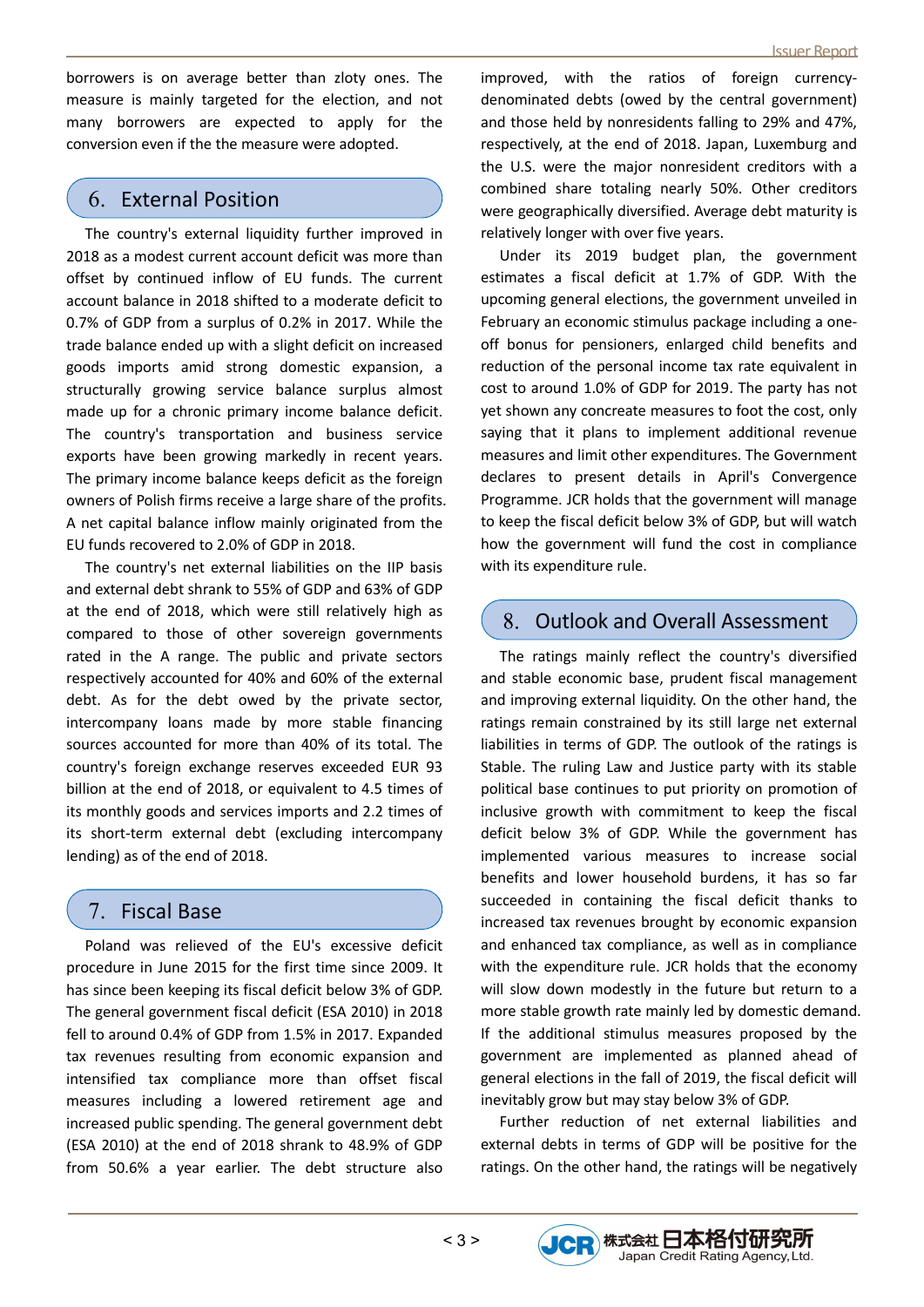affected if the following factors have material impacts on economy and pubic finance; deterioration of external environment mainly EU economies: intensification of labor shortage: and substantial reduction of EU fund triggered by EU sanction.

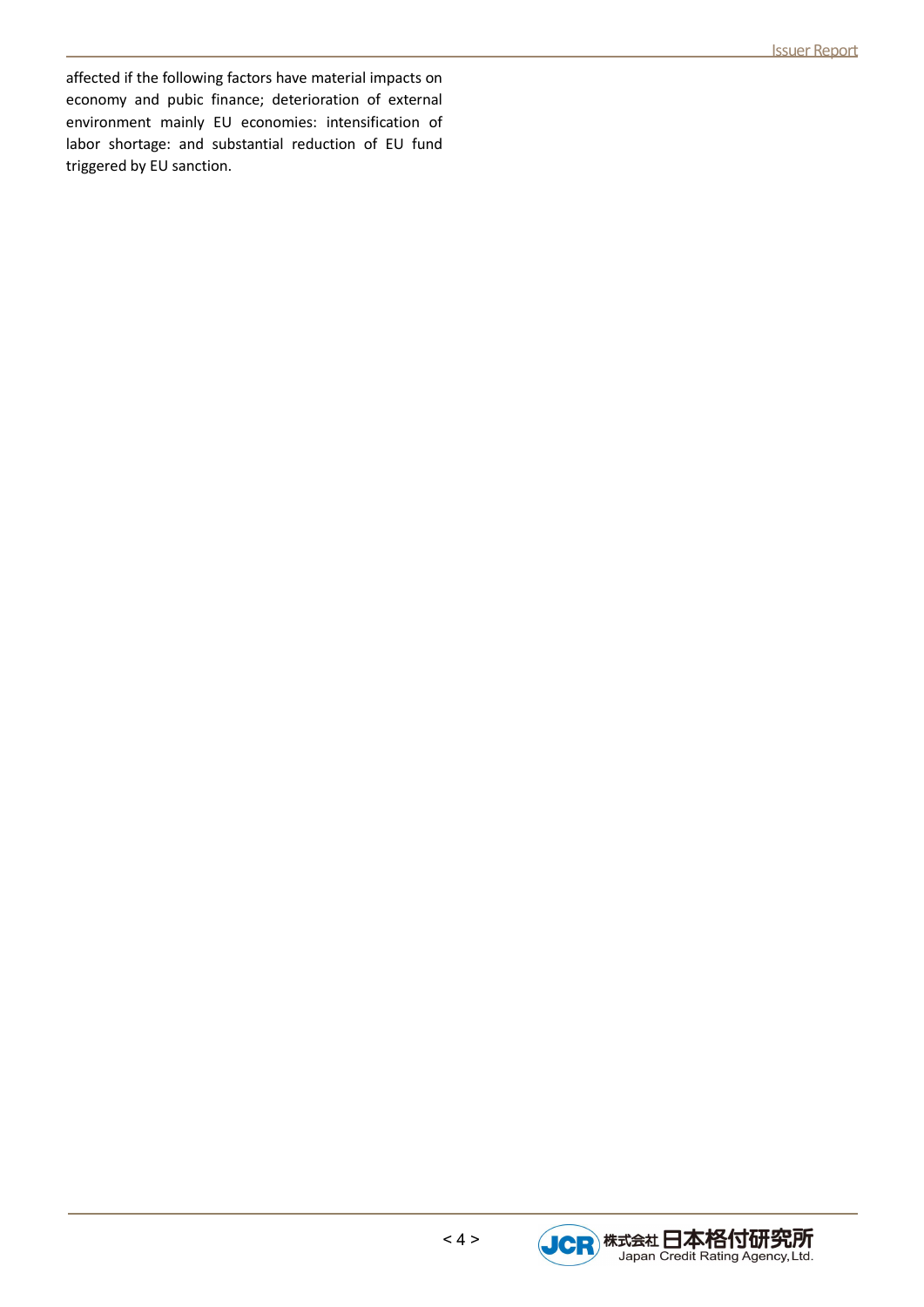# 12061 Poland

# Selected economic and fiscal indicators

|                                                  |                     | 2014   | 2015   | 2016   | 2017   | 2018   |
|--------------------------------------------------|---------------------|--------|--------|--------|--------|--------|
| Nominal GDP                                      | <b>EUR</b> billions | 545    | 478    | 472    | 526    | 586    |
| Population                                       | millions            | 38     | 38     | 38     | 38     | 38     |
| Per capita GDP in PPP                            | <b>USD</b>          | 25,288 | 26,320 | 27,150 | 28,911 | 31,070 |
| Real GDP growth rate                             | $\%$                | 3.3    | 3.8    | 3.1    | 4.8    | 5.1    |
| Consumer price inflation                         | $\%$                | 0.1    | $-0.7$ | $-0.2$ | 1.6    | 1.2    |
| Unemployment rate                                | $\frac{0}{0}$       | 9.0    | 7.5    | 6.2    | 4.9    | 3.9    |
| General government revenues/GDP                  | %                   | 38.7   | 39.0   | 38.9   | 39.7   |        |
| General government expenditures/GDP              | %                   | 42.4   | 41.7   | 41.1   | 41.1   |        |
| General government balance/GDP                   | $\%$                | $-3.7$ | $-2.7$ | $-2.2$ | $-1.4$ | $-0.4$ |
| General government debts/GDP                     | $\%$                | 50.4   | 51.3   | 54.2   | 50.6   | 48.9   |
| Current account balance/GDP                      | %                   | $-2.1$ | $-0.6$ | $-0.5$ | 0.2    | $-0.7$ |
| External debts/GDP                               | %                   | 71.4   | 70.5   | 75.3   | 68.3   | 63.2   |
| External debts/Export G&S                        | $\%$                | 150.2  | 142.5  | 144.5  | 125.7  | 114.4  |
| International reserves/Monthly import G&S        | Times               | 4.9    | 4.9    | 6.0    | 4.6    | 4.5    |
| International reserves/Short-term external debts | Times               | 2.5    | 2.4    | 2.1    | 2.1    | 2.2    |

\* Figures for the most recent period could be indicators based on preliminary figures.

#### (Notes)

1 Figures for general government balance and debt in 2018 are preliminary estimate made by the government (Sources)

Statistics Poland, Ministry of Finance, and National Bank of Poland

| <b>Ratings</b>                           |               |                          |        |             |                   |                      | (billions of yen) |
|------------------------------------------|---------------|--------------------------|--------|-------------|-------------------|----------------------|-------------------|
|                                          | <b>Rating</b> | Outlook*                 | Amount | Rate $(\%)$ | <b>Issue Date</b> | <b>Maturity Date</b> | Release           |
| No. 15 Yen Bonds                         | A             | $\overline{\phantom{0}}$ | 10     | 0.91        | 2013.11.15        | 2020.11.13           | 2019.04.01        |
| No. 4 Yen Bonds                          | A             | $\overline{\phantom{0}}$ | 50     | 2.24        | 2005.11.18        | 2021.02.18           | 2019.04.01        |
| No. 6 Yen Bonds                          | A             | $\overline{\phantom{0}}$ | 60     | 2.62        | 2006.11.14        | 2026.11.13           | 2019.04.01        |
| No. 13 Yen Bonds                         | A             | $\overline{\phantom{0}}$ | 10     | 2.50        | 2012.11.08        | 2027.11.08           | 2019.04.01        |
| No. 7 Yen Bonds                          | A             | $\overline{\phantom{0}}$ | 50     | 2.81        | 2007.11.16        | 2037.11.16           | 2019.04.01        |
| Foreign Currency Long-term Issuer Rating | $\mathbf{A}$  | Stable                   |        |             |                   |                      | 2019.04.01        |
| Local Currency Long-term Issuer Rating   | $A+$          | Stable                   |        |             |                   |                      | 2019.04.01        |

# History of Long-term Issuer Rating (Foreign Currency Long-term Issuer Rating or its equivalent)

| <b>Date</b>  | Rating | Outlook*                 | <b>Issuer</b> |
|--------------|--------|--------------------------|---------------|
| 2002.05.31   | $BBB+$ | $\overline{\phantom{a}}$ | Poland        |
| 2003.05.08   | $A-$   | Stable                   | Poland        |
| 2008.02.26   | $A-$   | Positive                 | Poland        |
| 2008. 12. 16 | $A-$   | Stable                   | Poland        |
| 2013.03.01   | А      | Stable                   | Poland        |

\*Outlook for Foreign Currency long-term issuer rating, or direction in case of Credit Monitor